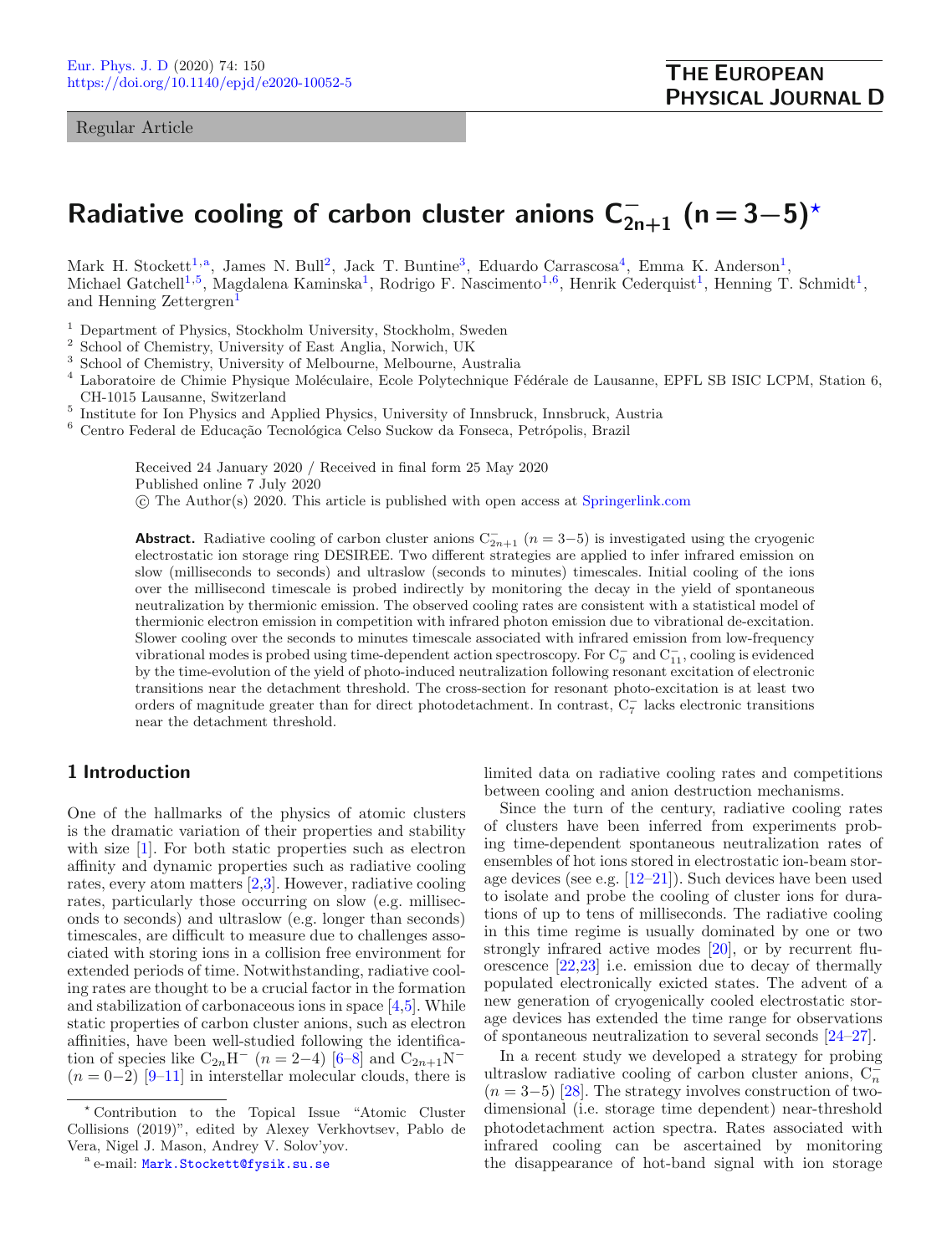

<span id="page-1-0"></span>Fig. 1. The symmetric ion storage ring in DESIREE [\[30,](#page-7-18)[31\]](#page-8-0). Neutral particles formed following laser excitation in the lower straight region (crossed-beam geometry with the optical parametric oscillator, OPO) are detected in the forward direction with the Imaging Detector. Neutrals produced through thermionic emission in either straight section strike the Imaging Detector or the Glass Plate/MCP detector.

time. This strategy allows investigation of cooling associated with infrared modes of lower frequency and modes with lower decay rates; it is not possible to study these dynamics in room-temperature ion storage rings. As part of this study, we developed a simple harmonic cascade (SHC) model of infrared radiative cooling, which satisfactorily described the experimental data. A similar twodimensional action spectroscopy strategy to probe cooling dynamics, although using Multi-Photon Dissociation, has been applied to probe the radiative cooling of Polycyclic Aromatic Hydrocarbon cations [\[29\]](#page-7-19).

Here, we extend our earlier study on  $C_n^ (n = 3-5)$  to larger cluster anions  $C_{2n+1}^ (n = 3-5)$ . We first examined the spontaneous neutralization of these anions on the subsecond timescale, where radiative cooling competes with thermionic emission of electrons. Secondly, we applied the 2D near-threshold photodetachment action spectroscopy strategy to monitor cooling over the slower (seconds to minutes) timescale where only radiative cooling through infrared photon emission is important. Both sets of results are interpreted within the framework of the SHC radiative cooling model.

## 2 Methods

#### 2.1 Experiments

Experiments were performed at the DESIREE (Double ElectroStatic Ion Ring ExpEriment) storage ring facility located at the Department of Physics, Stockholm University [\[30,](#page-7-18)[31\]](#page-8-0). The symmetric storage ring used in this study is schematically illustrated in Figure [1.](#page-1-0) The vacuum chamber, electrostatic deflectors and detectors are cooled to  $\approx$ 13 K by helium refrigerators, providing ultrahigh vacuum conditions that allow storage of keV ion beams for hours [\[32](#page-8-1)[,33\]](#page-8-2). The target anions,  $C_{2n+1}^-$  (n = 3−5), were produced using a caesium sputtering ion source (National Electrostatics Corp., Madison, Wisconsin) with a graphite cathode. The sputtering process generates ions with high degrees of rovibrational excitation, i.e. source-heated ions [\[14,](#page-7-20)[19\]](#page-7-21). The nascent ions were accelerated to  $10\,{\rm keV}$  (8 keV for  $\rm C_7^-$  action spectroscopy measurements), selected according to their mass-to-charge ratio using a bending magnet, and injected into the storage ring [\[30\]](#page-7-18). Transport from the source to the ring takes  $\approx 80-100 \,\mu s$ and the  $1/e$  beam storage lifetimes are typically  $>100$  s, limited by loss of ions through collisions with background gas of  $\sim 10^4$  H<sub>2</sub> molecules per cm<sup>3</sup> [\[28,](#page-7-16)[31\]](#page-8-0).

The ions initially stored in the ring have a broad distribution of internal excitations, similar to thermal distributions with temperatures exceeding 1000 K [\[26\]](#page-7-22). Ions with internal energies exceeding the adiabatic detachment energy may spontaneously neutralize via thermionic emission. Dissociation of the ions is also possible in principle, however, in the present case the dissociation energies are sufficiently high such that dissociation processes will not be observed within the experimental time window. Such hot ions will decay at higher rates and would thus not survive the transport to the storage ring. Neutrals formed in one of the two straight sections of the storage ring are unaffected by the electrostatic steering fields and impact on one of the two particle detectors consisting of micro-channel plates (MCPs) ("MCP" and "Imaging Detector" in Fig. [1\)](#page-1-0) [\[34](#page-8-3)[,35\]](#page-8-4).

For the action spectroscopy experiments, which probe cooling on the ultraslow timescale, stored ions were irradiated with tunable-wavelength light from an optical parametric oscillator (OPO, EKSPLA NT342B, 10 Hz) using a crossed-beam geometry in one of the straight sections of the ion storage ring ("Interaction Region" in Fig. [1\)](#page-1-0). Any neutral particles formed through photodetachment or photodissociation in the first few microseconds after irradiation will strike the Imaging Detector (see Fig. [1\)](#page-1-0) [\[34\]](#page-8-3). The signal from this MCP detector was gated using a  $1 \mu s$ gate pulse which was slightly delayed with respect to the OPO pulse to account for the neutral particles' flight time to the detector. The purpose of the gate was to eliminate signal from scattered OPO light striking the detector and to minimize background counts. Stored ions were irradiated repeatedly every 100 ms at a given OPO wavelength for a pre-set ion storage time (3–90 s). The irradiation wavelength was stepped in  $0.5 \,\mathrm{nm}$  increments ( $\approx 0.005 \,\mathrm{eV}$ photon energy) between ion injections, providing a time dependent photo-action yield at each wavelength, or alternatively a series of action spectra at different storage times. The full dataset is referred to as the 2D action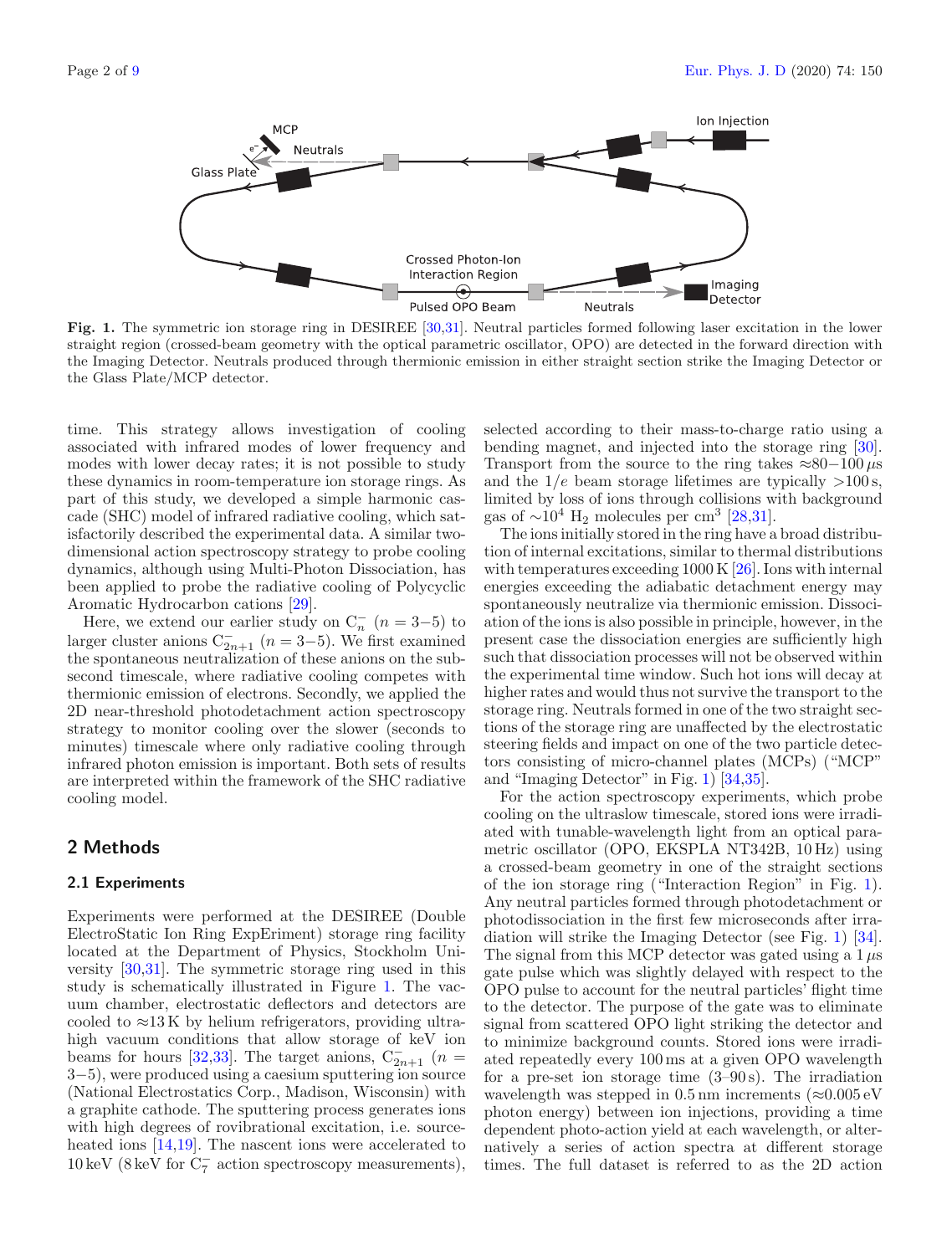

<span id="page-2-0"></span>Fig. 2. Two-dimensional (2D) action spectrum of  $C_7^-$ .

spectrum. As an example, the 2D action spectrum of  $\overline{C}_7^-$  is presented in Figure [2.](#page-2-0) The wavelength accuracy of the OPO is better than 0.05 nm, as measured with an optical spectrograph. The OPO light pulse energy was less than 2 mJ.

#### <span id="page-2-1"></span>2.2 Modeling

Infrared radiative cooling was modelled using a SHC model [\[28\]](#page-7-16). Briefly, the model utilizes the vibrational density of states  $\rho$  computed with the Beyer–Swinehart algorithm and scaled harmonic vibrational mode frequencies  $\nu_s$  calculated at the  $\omega$ B97X-D//aug-cc-pVTZ level of Density Functional Theory (DFT) in Gaussian 16 [\[36–](#page-8-5)[38\]](#page-8-6). The calculated vibrational frequencies are tabulated in [Appendix A.](#page-6-0) For a vibrational level with energy  $E$ , the infrared radiative cooling rate coefficient  $k_s$  for a given mode s is [\[23\]](#page-7-13)

<span id="page-2-3"></span>
$$
k_s(E) = A_s^{10} \sum_{v=1}^{v \le E/h\nu_s} \frac{\rho(E - v h \nu_s)}{\rho(E)},
$$
 (1)

where  $h$  is Plank's constant. In the Simple Harmonic Cascade (SHC) model, only transitions that involve the vibrational quantum number v decreasing by one quanta are considered, i.e.  $\Delta v = -1$ . The Einstein coefficients  $A_s^{10}$ for  $v = 1 \rightarrow v = 0$  transitions were taken from our DFT calculations (see [Appendix A\)](#page-6-0). The total cooling rate is given by  $k_{\text{tot}} = \sum_{s} k_s$ . Recurrent fluorescence, which has been observed for carbon cluster anions with even numbers of atoms [\[23,](#page-7-13)[39](#page-8-7)[,40\]](#page-8-8), is not expected to play a significant role in the cooling dynamics of the present target ions. Anions with odd numbers of carbon atoms lack the low-lying electronic states which are required for recurrent fluorescence to compete with thermionic emission [\[41\]](#page-8-9).

The rate coefficient for thermionic emission is approximately given by [\[42\]](#page-8-10)

<span id="page-2-2"></span>
$$
k_e(E) = \omega \frac{\rho_0(E - \Phi)}{\rho(E)},
$$
\n(2)

where  $\rho_0$  is the density of states of the neutral cluster and  $\Phi$  is the adiabatic detachment energy, taken from photoelectron spectroscopy measurements [\[43](#page-8-11)[,44\]](#page-8-12). The pre-exponential factor  $\omega$  is proportional to the electron capture cross section [\[42\]](#page-8-10) and is here approximated as a constant equal to  $10^{14}$  s<sup>-1</sup> [\[20\]](#page-7-11). In the simulations, we found that the value of  $\omega$  could be varied by more than 6 orders of magnitude without changing the shape of the spontaneous decay curves.

Starting from an initial Boltzmann distribution of vibrational energy  $g(E, t = 0)$  normalized such that  $\int g(E, t = 0)$  $0/dE = 1$ , the population distribution  $g(E, t)$  was propagated in  $50 \mu s$  timesteps using the master equation approach [\[45\]](#page-8-13). The initial Boltzmann temperature did not substantially alter the shape of the spontaneous decay curves, provided that the high-energy tail of the distribution extended well above Φ. The neutral yield is  $\Gamma(t) = \int k_e(E) g(E, t) dE.$ 

For ion storage times longer than 100 ms, where the spontaneous neutralization yield becomes negligibly low, the total energy remaining in the ensemble as a function of time,  $E_{\text{tot}}(t) = \int Eg(E, t) dE$ , was taken as an indicator of the cooling of the ensemble. The simulation timestep was allowed to grow dynamically in proportion to the decay time of the highest energy level with significant remaining population.

For small carbon cluster anions, the dominant unimolecular dissociation channel observed experimentally is the loss of neutral C<sub>3</sub>, i.e.  $C_n^- \to C_{n-3}^- + C_3$  [\[46,](#page-8-14)[47\]](#page-8-15). For  $C_7^-$ ,  $C_9^-$ , and  $C_{11}^-$ , calculated dissociation energies are 5.77 eV, 5.53 eV, and 5.41 eV, respectively [\[48\]](#page-8-16). Ions with internal energies exceeding the dissociation energy could fragment over the  $80-100 \mu s$  flight time required for transport from the ion source to the storage ring. Dissociation is thus not included in our modelling.

## 3 Results and discussion

#### 3.1 Spontaneous decay

The neutralization rates for beams of source heated  $C_{2n+1}^ (n = 3-5)$  ions, measured using the Glass Plate/MCP detector in Figure [1,](#page-1-0) are shown in Figure [3.](#page-3-0) For  $C_7^-$ , the result agrees well with a previous room-temperature investigation by Najafian et al. [\[20\]](#page-7-11). The nearly constant neutralization signal for storage times longer than  $\approx 5$  ms is due to collisions between the stored ions and residual gas [\[31\]](#page-8-0). The detector dark count rate was measured at  $\approx 20\%$ of the residual gas background signal by recording signal over a 5 ms window prior to injection of the ion beam. Dark counts have been subtracted from the data plotted in Figure [3.](#page-3-0) This collision-induced neutralization at times longer than  $\approx$ 5 ms shows that a large number of ions remain stored after the disappearance of the initial signal [\[31\]](#page-8-0). The higher neutralization rate at early times is attributed to spontaneous neutralization (thermionic emission) of the small fraction of ions with internal energies that exceed the detachment threshold Φ.

Source-heated ions with internal energy exceeding Φ can undergo two distinct processes: (i) neutralization by thermionic emission, and (ii) cooling by infrared photon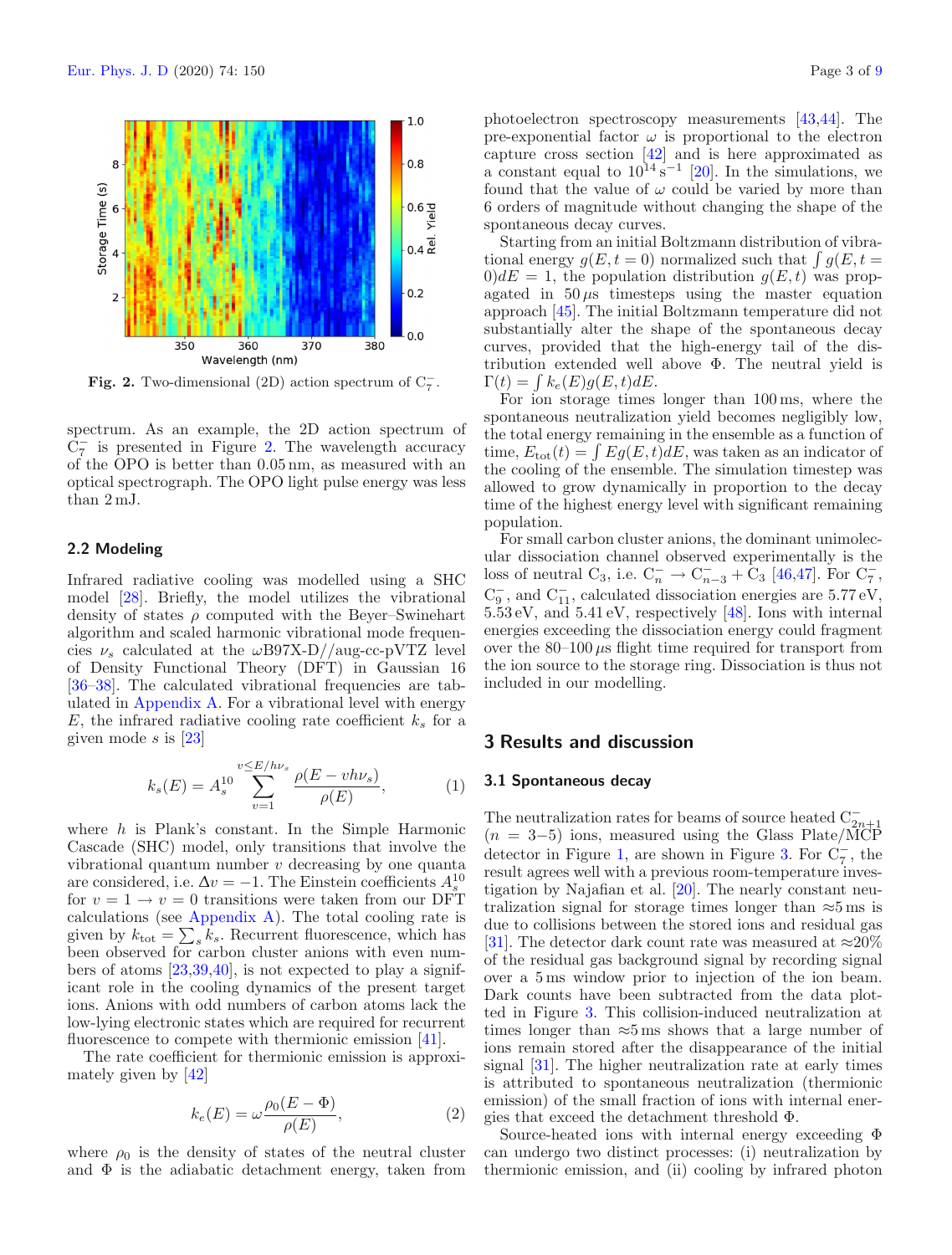

<span id="page-3-0"></span>**Fig. 3.** Neutralization of stored ion beams of  $C_{2n+1}^-$  (n = 3−5). Open circles: experimental data; dotted lines: simulation without radiative cooling; solid lines: simulation with radiative cooling; dashed line  $(C_9^-$  only): simulation with cooling rate multiplied by a factor of two to achieve best agreement with experiment.

emission. Thermionic emission removes population from the high-energy part of the distribution and gives rise to the neutral clusters detected in the experiment, while infrared cooling (which does not yield neutrals) may lower the vibrational energy from a level above  $\Phi$  to a level below  $\Phi$ ; the ion will be unable to eject an electron thereafter. Our simulations predict that the neutralization signal originating from spontaneous (thermionic) electron emission is due to ions with internal energies in a narrow band of 0−0.5 eV above Φ. The simulations suggest that ions with significantly higher internal energies (including those with enough energy to dissociate) decayed during the initial  $\approx 80-100 \,\mu s$  interval when they were transported from the ion source to the storage ring. Ions with

<span id="page-3-1"></span>Table 1. Fit parameters  $P$  and  $\tau$  for spontaneous neutralization yield, values of  $\tau \approx k_{\text{tot}}(\Phi)^{-1}$  from our SHC model, and adiabatic detachment energies  $(\Phi)$  from literature [\[43,](#page-8-11)[44\]](#page-8-12). Statistical uncertainties in the last digit are given in parentheses.

|            |         | $\tau$ (ms) | $k_{\rm tot}(\Phi)^{-1}$ (ms) | $\Phi$ (eV) |
|------------|---------|-------------|-------------------------------|-------------|
| $C_7^-$    | 1.36(2) | 0.75(3)     | 0.59                          | 3.3517(4)   |
| $C_9^-$    | 0.82(4) | 0.182(5)    | 0.37                          | 3.6766(14)  |
| $C_{11}^-$ | 0.92(3) | 0.41(2)     | 0.26                          | 3.913(8)    |

energies below  $\Phi$  are stable and continue to orbit in the storage ring with a storage lifetime of hundreds of seconds, limited by collisions with residual gas.

The thermionic emission rate coefficient  $k_e(E)$  depends upon the internal energy and increases rapidly across the energy window  $\Phi \leq E \leq \Phi + 0.5$  eV. For an ensemble of ions, the corresponding neutralization rate  $\Gamma$  decreases with time according to a power law  $\Gamma \propto t^{-P}$  ( $P \approx 1$ ) [\[25,](#page-7-23)[49\]](#page-8-17). Radiative cooling "quenches" this power-law decay [\[12,](#page-7-9)[13\]](#page-7-24) after a characteristic critical time,  $\tau$ , which can be approximated as the inverse of the radiative cooling rate constant at an energy equal to  $\Phi$ , i.e.  $\tau \approx 1/k_{\text{tot}}(\Phi)$ . Fits to the quenched power law  $\Gamma \propto t^{-P} e^{-t/\tau}$  yielded the parameters given in Table [1,](#page-3-1) with  $\tau$  ranging from a few tenths of a millisecond  $(C_9^-)$  to near one millisecond  $(C_7^-)$ .

Results of our simulations without radiative cooling (dotted line) and with radiative cooling according to the SHC model (solid line) are included in Figure [3.](#page-3-0) Simulations incorporating radiative cooling agree well with the experimental data for  $C_7^-$  and  $C_{11}^-$ . For  $C_9^-$ , the radiative cooling rate  $k_{\text{tot}}$  has to be adjusted by a factor of two to achieve best agreement with experiment. Considering the approximations of the SHC model, such as the neglect of most anharmonic effects, the agreement between theory and experiment is most satisfactory.

### 3.2 Action spectroscopy

Action spectra for  $C_{2n+1}^ (n = 3-5)$  are shown in Figure [4.](#page-4-0) For  $C_9^-$  and  $C_{11}^-$ , this spectrum was constructed by integrating the 2D action spectra (not shown) over 3 s of storage time, with the integration excluding the first laser shot just after injection when the thermionic emission rate is still significant. For the  $C_7^-$  spectrum, the spectrum was constructed using by integrating a storage time of 10 s for each photon energy (wavelength). In each panel in Figure [4,](#page-4-0) the adiabatic detachment energy  $(\Phi)$  determined from photo-electron spectroscopy [\[43,](#page-8-11)[44\]](#page-8-12) is indicated by a vertical dashed line. For  $C_9^-$  and  $C_{11}^-$ , the vertical bars indicate the energies of electronically excited states of the anion, measured by Forney et al. in a neon matrix [\[50\]](#page-8-18).

The action spectrum of  $C_7^-$  is attributed predominantly to direct photodetachment, and shows a clear Wigner-type threshold behavior above the adiabatic detachment energy [\[51\]](#page-8-19), similar to the results of Bull et al. for  $C_n^ (n = 3-\tilde{5})$ [\[28\]](#page-7-16). However, unlike in the study of Bull et al. [\[28\]](#page-7-16), no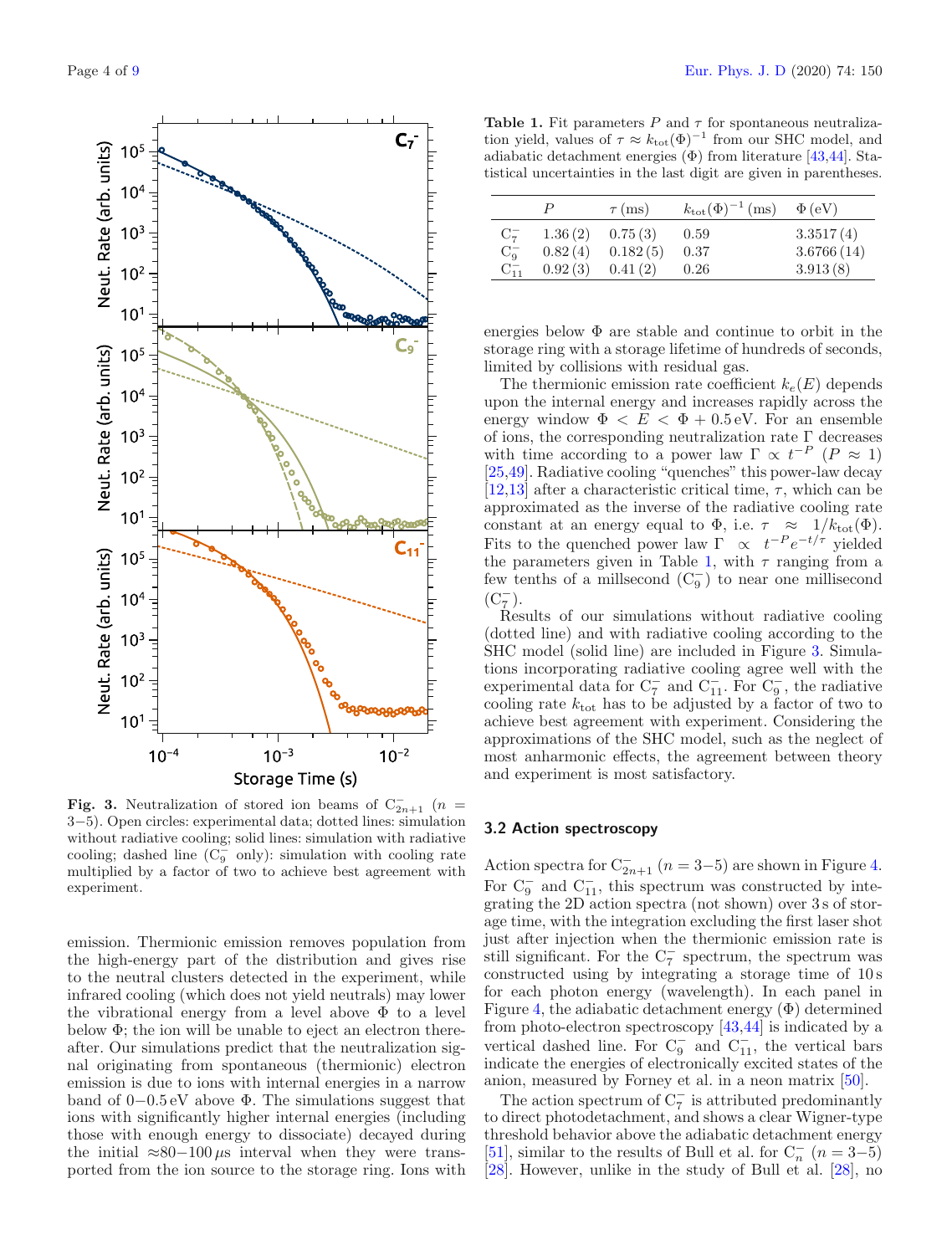<span id="page-4-0"></span>

significant time-dependent contribution due to depletion of hot-bands was observed for  $C_7^-$  (see Fig. [2](#page-2-0) and compare with Fig. 2 in Ref. [\[28\]](#page-7-16)).

For  $C_9^-$  and  $C_{11}^-$ , no obvious threshold behaviour is found above the detachment energy. Instead, the action spectra appear to be dominated by resonant excitation to electronically excited states of the anions. The energies of these transitions, measured in a neon matrix [\[50\]](#page-8-18), are indicated with vertical bars in Figure [4.](#page-4-0) No such transitions are reported for  $C_7^-$  between 3.3 eV and 4.4 eV [\[50\]](#page-8-18). For similar ion beam current and laser pulse energy, the photo-action yield was more than two orders of magnitude greater for  $C_9^-$  and  $C_{11}^-$  compared to  $C_7^-$ , further evidencing the role of resonant transitions. It follows that electronic excitation of near-threshold states for  $C_9^-$  and  $C_{11}^-$  is promptly followed by internal conversion to a vibrationally excited ground electronic state and then thermionic emission to yield neutral particles. In this case, dissociation (perhaps in competition with recurrent fluorescence) may also be possible if the internal energy of the ions prior to excitation is sufficiently high that the energy *after* excitation and internal conversion is greater than the dissociation energy. Experimentally, no delayed neutralization

<span id="page-4-1"></span>Fig. 5. Total photo-action yields for  $C_{2n+1}^ (n = 3-5)$  with ion storage time. The solid line is a fit with exponential growth and decay components.

was observed following additional turns around the storage ring.

The storage time dependence of the photo-action yield for  $C_7^-$ ,  $C_9^-$ , and  $C_{11}^-$  is shown in Figure [5.](#page-4-1) This was obtained by integrating 2D spectra across the measured spectral range plotted in Figure [4](#page-4-0) (e.g. 3.3–3.55 eV for  $C_7^-$ ). The solid lines are empirical fits as a guide and to extract characteristic time constants. The fits include exponential growth and decay components, i.e.

<span id="page-4-2"></span>
$$
\Gamma = a_1 (1 - e^{-t/\tau_1}) + a_2 e^{-t/\tau_2} \tag{3}
$$

where  $a_1$  and  $a_2$  are constants and  $\tau_1$  and  $\tau_2$  are characteristic times. Note that equation [\(3\)](#page-4-2) does not represent any physical model of cooling or relaxation processes, rather it is an empirical expression to describe the trend in the experimental data. For  $C_7^-$ , a single exponential decay was fit ( $a_1 = 0$ ) with a time constant  $\tau_2 \approx 100$  s. For  $C_9^-$  and  $C_{11}^-$ , the photo-action signal increases at short storage times (e.g. less than a second) with time constant  $\tau_1 \approx 0.5$  s. It is likely that this increase in the photo-action signal is due to recovery of the ground and low-lying vibrational states of the anion, which in turn increases the probability for resonant excitation. A similar effect was previously characterised for  $C_5^-$  [\[28\]](#page-7-16). The decay in photoaction signal at longer times ( $\tau_2 > 100 \text{ s}$ ) in Figure [5](#page-4-1) is probably associated with the ion beam storage lifetime  $(z=300 s$  for  $C_{11}^-$ ), but may have some contribution from further cooling of photo-activated ions that have insufficient vibrational energy to produce neutrals.



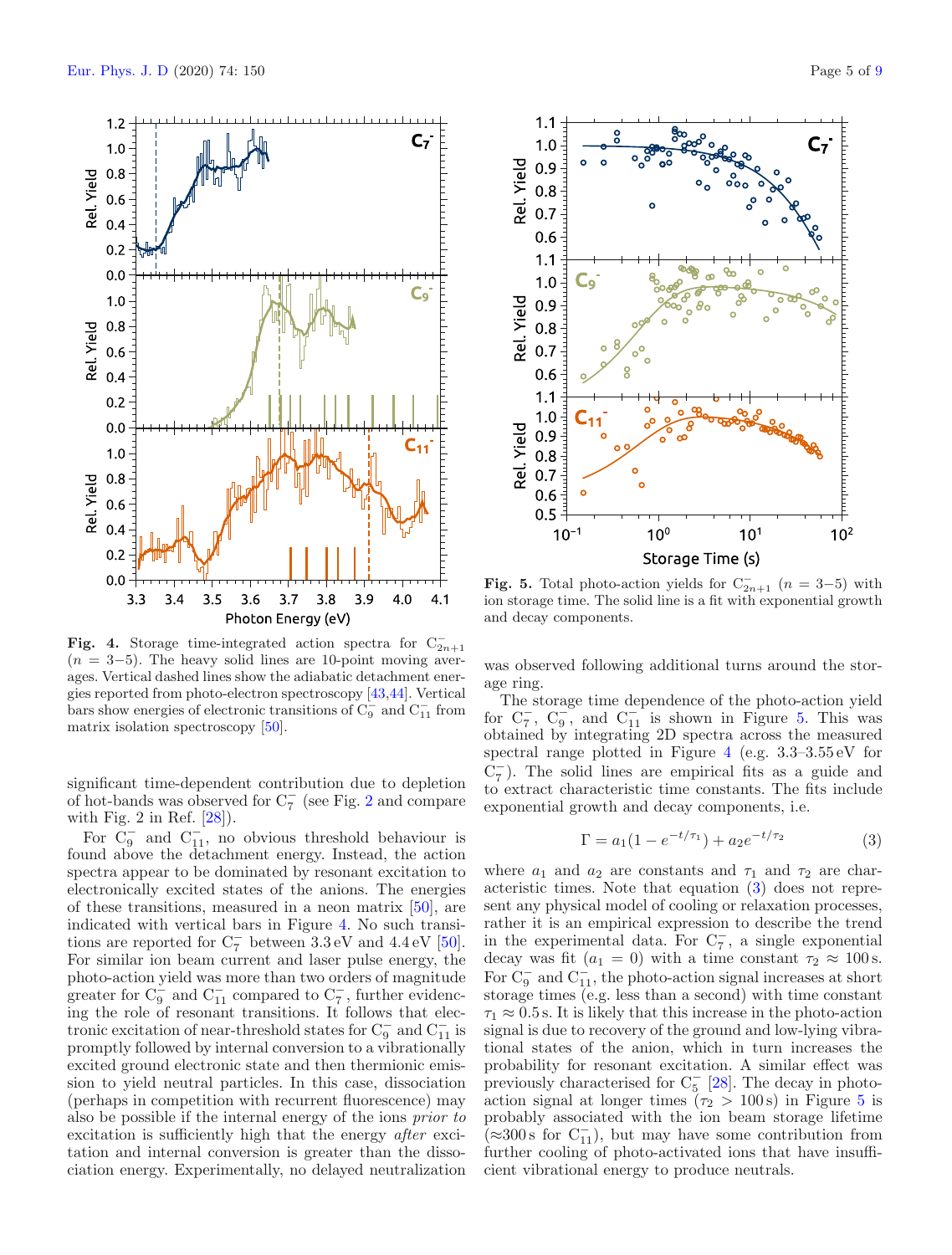

<span id="page-5-0"></span>Fig. 6. Normalized total vibrational energy,  $E_{\text{tot}}$ , from master equation simulations, for the ensemble of stored ions as a function of time since formation for  $C_{2n+1}^ (n = 3-5, \text{ solid lines})$ as well as smaller odd-numbered clusters previously studied by Bull et al. [\[28\]](#page-7-16) (dashed lines). Inset: Einstein coefficients for the brightest IR-active mode  $\nu_*$  and low-energy modes  $\nu_1$  and  $\nu_2$ of  $C_{2n+1}^-$  clusters.

The time dependence of the photo-action yields in Figure [5](#page-4-1) is consistent with infrared cooling according to SHC modelling (see Sect. [2.2\)](#page-2-1). In Figure [6,](#page-5-0) we show results from master equation simulations of the total vibrational energy for the ensemble of stored ions  $E_{\text{tot}}(t)$  as a function of time  $t$  after anion formation (normalized so that  $E_{\text{tot}}(t=0) = 1$ . Note that the simulated curves do not account for the (small) fraction of the initial ion population that decays by thermionic emission because the initial energy distribution is not known and thus the fraction cannot be quantified. Compared with SHC modelling for  $C_3^-$  and  $C_5^-$  from the previous study of Bull et al. [\[28\]](#page-7-16), the internal energy of the larger cluster anions considered in this work were found to decrease more rapidly during the first ∼100 ms. Unfortunately, this initial rapid decay of  $E_{\text{tot}}$  is not well sampled by our 2D action spectroscopy method due to the 10 Hz repetition rate of the probe laser. However, after the initial decay, it is clear that the ultraslow dynamics within our measurement window  $(10^{-1}$  to  $10^{2}$  s) are significantly slower for cluster anions larger than  $C_5^-$ .

The SHC simulations in Figure [6](#page-5-0) suggest that  $E_{\text{tot}}(t)$ decreases rapidly between 0.1 s and 1 s. This stage of cooling is consistent with fitted  $\tau_1 \approx 0.5$  s parameter from the photo-action data in Figure [5,](#page-4-1) which is attributed to lowering of internal energy to a point where the photoexcitation bands narrow and associated cross-sections increase. The SHC simulations (Fig. [6\)](#page-5-0) then predict a slowing of energy liberation towards a plateau, e.g.  $1\,\mathrm{s}$ -100 s (note the logarithmic scale), which is consistent with the second stage of cooling observed the experiment  $(\tau_2 > 100 \,\mathrm{s})$ compounded by the beam storage lifetime.

The increased rate of cooling at short storage times for  $C_7^-$ ,  $C_9^-$ , and  $C_{11}^-$  compared with  $C_3^-$  and  $C_5^-$  from our earlier study is partly due to increasing infrared activity of the brightest modes  $\nu_* = \nu_{13}$ ,  $\nu_{18}$ , and  $\nu_{21}$  for  $2n + 1 = 7$ , 9, and 11, respectively (see [Appendix A\)](#page-6-0). The Einstein coefficients for these brightest modes, which completely dominate the cooling on short times, are plotted in the inset of Figure [6.](#page-5-0) Furthermore, due to increasing heat capacities with molecular size, larger clusters have a higher internal energy  $E_{\text{tot}}$  for a given initial temperature and are more likely to be formed with multiple quanta of  $\nu_{*}$ . These modes are thus able to radiate a greater fraction of  $E_{\text{tot}}$  before ions are cooled to energies below  $h\nu_{*}$ . The slower cooling at longer storage times for the present target anions is a consequence of the decreasing activity of the two lowest frequency modes  $\nu_1$  and  $\nu_2$ , also shown in the inset of Figure [6.](#page-5-0) These modes are responsible for the time-dependent hot-band contributions to the 2D action spectra in the previous study of  $C_n^ (n = 3-5)$  [\[28\]](#page-7-16); their reduced infrared activity leads to slower cooling for internal energies below  $h\nu_*$ .

As a final comment, improved quantification of the ultraslow cooling dynamics for  $C_7^-$ ,  $C_9^-$  and  $C_{11}^-$  might be achieved with a narrow-linewidth laser, allowing for selective probing of detaching vibrational transitions. Improved characterization of the dynamics occurring on the sub-second timescale could be achieved through the use of a probe laser with a significantly higher repetition rate, e.g. 1 kHz.

## 4 Conclusions

We have probed the spontaneous slow and ultraslow relaxation dynamics of carbon cluster anions  $C_{2n+1}$   $(n = 3-5)$ using two complementary strategies. First, we characterized spontaneous neutralization of the source-heated ions over the initial few milliseconds after injection into a cryogenic ion storage ring. The neutralization decay curves were well-reproduced by a statistical model combining thermionic emission and infrared radiative cooling. Second, we used two-dimensional (2D) near-threshold photodetachment action spectroscopy to probe the ultraslow cooling processes occurring up to 90s after ion injection. Although the results indicated that ultraslow infrared cooling was considerably slower than for smaller carbon cluster anions [\[28\]](#page-7-16) and hot bands were not evident, we were able to observe a time-dependence in the total neutralization yield for  $C_9^-$  and  $C_{11}^-$ . This time dependence was attributed to vibrational relaxation and associated increase of photo-excitation cross-sections, and was qualitatively described by a simple harmonic cascade model of radiative cooling via vibrational infrared emission.

The present experiments suggest that resonant excitation of electronic transitions, followed by internal conversion and thermionic emission (or dissociation), can lead to destruction of the anion. However, the first part of this process – internal conversion from an above-threshold resonance (or dipole-bound state) – is an established mechanism for anion formation in e.g. PAH-like molecules [\[5](#page-7-4)[,52–](#page-8-20) [54\]](#page-8-21). The key requirement to form a stable anion in space (if we assume that dissociation barriers are substantially higher than  $\Phi$ ) is  $k_{IR}(E_r) > k_e(E_r)$ , where  $k_{IR}$  is the rate coefficient for infrared emission,  $k_e$  is the rate coefficient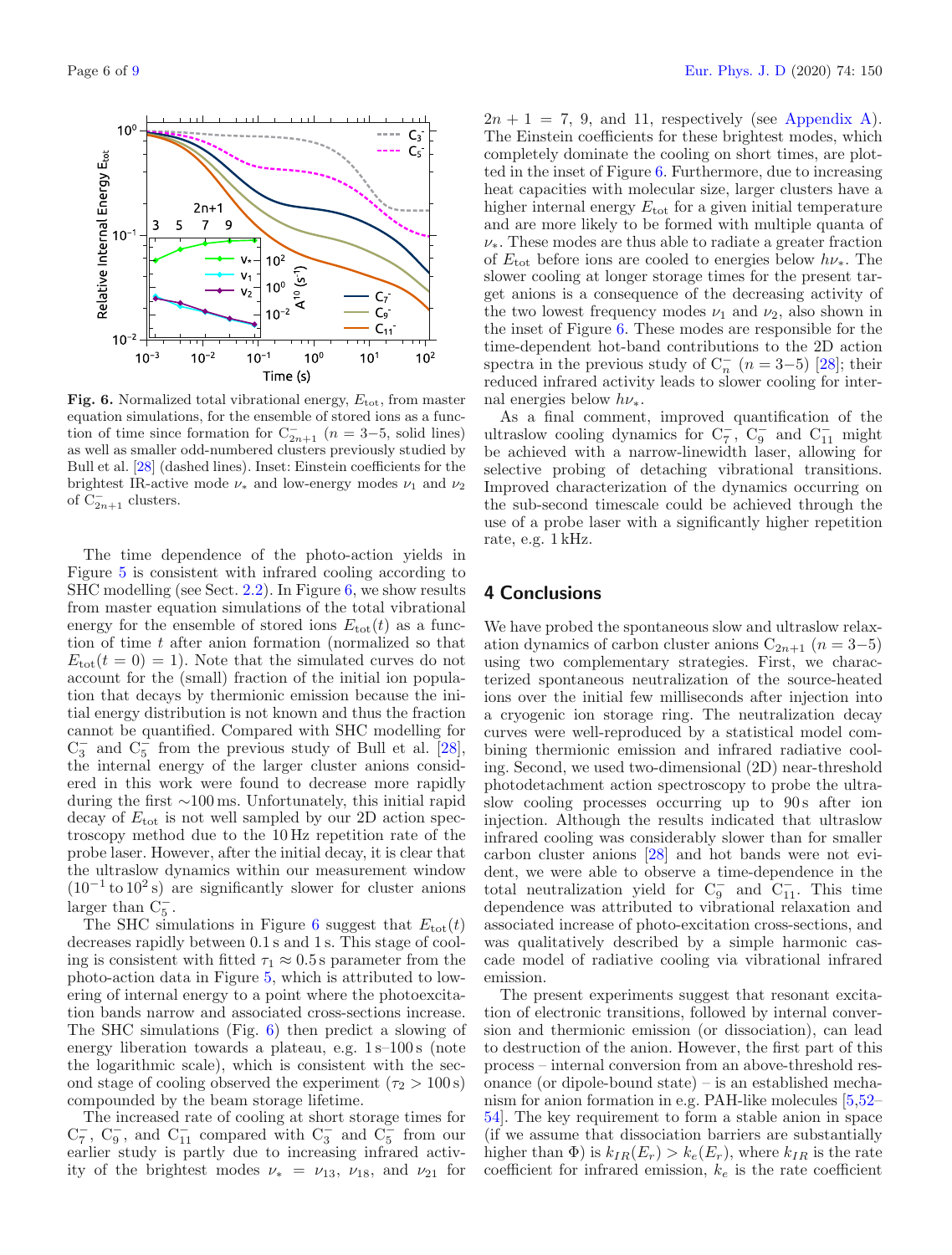for thermionic emission, and  $E_r$  is the energy of the resonance. Values of  $k_e$  depend strongly upon electronic properties of the molecule, namely  $\Phi$  and the electron capture cross section – see equation [\(2\)](#page-2-2). In contrast, values of  $k_{IR}$ are sensitive to the vibrational properties and crucially the infrared activity  $(Eq. (1))$  $(Eq. (1))$  $(Eq. (1))$ . An "ideal" interstellar anion would have efficient internal conversion dynamics from excited electronic states to the ground electronic state, a high value of  $\Phi$  (e.g. 3–4 eV), and be an efficient IR emitter. These properties may provide larger anions with many electronic states some resilience towards UV photodestruction (i.e., radiation up to a few eV above  $\Phi$ ), since photo-excitation cross-sections for conjugated molecules like PAHs are usually much larger than direct photodetachment cross-sections and the photo-excited anion could efficiently convert UV radiation into infrared radiation. Overall, it is highly desirable to have further measurements on thermionic emission and infrared radiative cooling properties of PAH and other carbonaceous anions (e.g.  $C_{2n}H^-$  and  $C_{2n}CN^-$  species) to draw more substantial conclusions about the interplay of these processes for the formation of stable interstellar anions. Understanding the slow and utlraslow relaxation dynamics in known interstellar anions allows prediction of lifecycles and abundances of other possible interstellar anions.

Open access funding provided by Stockholm University. This article is dedicated to the memory of our friend and colleague Jens Ulrik Andersen. This work was supported by the Swedish Research Council (grant numbers 2015-04990, 2016- 03675, 2016-04181, 2018-04092, 2019-04379), the Carl Trygger Foundation (grant number 17:436), and the Swedish Foundation for International Collaboration in Research and Higher Education (STINT, grant number PT2017-7328 awarded to JNB, EC and MHS). We acknowledge the DESIREE infrastructure for provisioning of facilities and experimental support, and thank the operators and technical staff for their invaluable assistance. The DESIREE infrastructure receives funding from the Swedish Research Council under the grant number 2017- 00621.

## Author contribution statement

All authors contributed to planning, conducting and interpreting experiments. All authors discussed the manuscript.

Publisher's Note The EPJ Publishers remain neutral with regard to jurisdictional claims in published maps and institutional affiliations.

Open Access This is an open access article distributed under the terms of the Creative Commons Attribution License [\(https://creativecommons.org/licenses/by/4.0/\)](https://creativecommons.org/licenses/by/4.0/), which permits unrestricted use, distribution, and reproduction in any medium, provided the original work is properly cited.

# <span id="page-6-0"></span>Appendix A: Vibrational frequencies

Calculated harmonic vibrational frequencies  $\nu_s$  scaled by factor 0.985 [\[28\]](#page-7-16) and Einstein coefficients  $A_s^{10}$  (vibrational intensities) for  $C_{2n+1}$   $(n = 3-5)$  and  $C_{2n+1}$   $(n = 3-5)$ are given in Tables [A.1–](#page-3-1)[A.3.](#page-7-25)

Table A.1. Calculated vibrational frequencies and intensities for  $C_7^-$  and  $C_7$ .

|            | $C_7^-$                   |                    | $\mathrm{C}_7$            |                               |
|------------|---------------------------|--------------------|---------------------------|-------------------------------|
| Mode       | $\nu$ (cm <sup>-1</sup> ) | $A^{10}$<br>(a.u.) | $\nu$ (cm <sup>-1</sup> ) | $A^{1\overline{0}}$<br>(a.u.) |
| $\nu_1$    | 76.4                      | 21.5               | 68.5                      | 9.3                           |
| $\nu_2$    | 84.6                      | 20.0               | 68.5                      | 9.3                           |
| $\nu_3$    | 184.5                     | 0.0                | 156.1                     | 0.0                           |
| $\nu_4$    | 189.0                     | 0.0                | 156.1                     | 0.0                           |
| $\nu_{5}$  | 267.1                     | 7.1                | 225.6                     | 4.7                           |
| $\nu_6$    | 350.1                     | 1.8                | 225.6                     | 4.7                           |
| $\nu_7$    | 416.0                     | 0.0                | 519.0                     | 0.0                           |
| $\nu_8$    | 421.7                     | 0.0                | 519.0                     | 0.0                           |
| $\nu_9$    | 529.4                     | 0.0                | 564.6                     | 10.9                          |
| $\nu_{10}$ | 571.1                     | 0.0                | 564.6                     | 10.9                          |
| $\nu_{11}$ | 583.5                     | 10.0               | 585.5                     | 0.0                           |
| $\nu_{12}$ | 1074.7                    | 39.5               | 1113.8                    | 5.1                           |
| $\nu_{13}$ | 1593.8                    | 5809.4             | 1611.4                    | 0.0                           |
| $\nu$ 14   | 1617.7                    | 0.0                | 1992.7                    | 2196.6                        |
| $\nu_{15}$ | 1967.4                    | 194.2              | 2221.1                    | 0.0                           |
| $\nu_{16}$ | 2083.0                    | 0.0                | 2232.6                    | 8337.0                        |

Table A.2. Calculated vibrational frequencies and intensities for  $C_9^-$  and  $C_9$ .

|            | $\mathrm{C}_{9}^{-}$      |                               | $C_9$                     |                               |
|------------|---------------------------|-------------------------------|---------------------------|-------------------------------|
| Mode       | $\nu$ (cm <sup>-1</sup> ) | $A^{\overline{10}}$<br>(a.u.) | $\nu$ (cm <sup>-1</sup> ) | $A^{\overline{10}}$<br>(a.u.) |
| $\nu_1$    | 46.9                      | 16.3                          | 43.6                      | 6.8                           |
| $\nu_2$    | 52.0                      | 15.6                          | 43.6                      | 6.8                           |
| $\nu_3$    | 120.2                     | 0.0                           | 109.1                     | 0.0                           |
| $\nu_4$    | 135.6                     | 0.0                           | 109.1                     | 0.0                           |
| $\nu_5$    | 208.4                     | 11.9                          | 183.0                     | 8.1                           |
| $\nu_6$    | 216.8                     | 7.8                           | 183.0                     | 8.1                           |
| $\nu$ 7    | 267.1                     | 0.0                           | 236.9                     | 0.0                           |
| $\nu_8$    | 338.7                     | 0.0                           | 236.9                     | 0.0                           |
| $\nu_{9}$  | 373.5                     | 0.1                           | 461.0                     | 0.0                           |
| $\nu_{10}$ | 443.9                     | 0.3                           | 481.1                     | 0.7                           |
| $\nu_{11}$ | 451.8                     | 0.0                           | 481.1                     | 0.7                           |
| $\nu_{12}$ | 464.5                     | 0.0                           | 530.0                     | 13.7                          |
| $\nu_{13}$ | 491.5                     | 0.3                           | 530.0                     | 13.7                          |
| $\nu_{14}$ | 553.8                     | 13.6                          | 541.4                     | 0.0                           |
| $\nu_{15}$ | 558.9                     | 0.0                           | 541.4                     | 0.0                           |
| $\nu_{16}$ | 865.0                     | 175.6                         | 890.0                     | $3.2\,$                       |
| $\nu_{17}$ | 1248.7                    | 0.0                           | 1289.1                    | 0.0                           |
| $\nu_{18}$ | 1359.8                    | 12 436.5                      | 1670.5                    | 455.7                         |
| $\nu_{19}$ | 1695.5                    | 235.1                         | 1979.6                    | 0.0                           |
| $\nu_{20}$ | 1969.6                    | 0.0                           | 2100.6                    | 16400.8                       |
| $\nu_{21}$ | 2075.0                    | 1540.9                        | 2209.4                    | 5035.3                        |
| $\nu_{22}$ | 2149.8                    | 0.0                           | 2279.2                    | 0.0                           |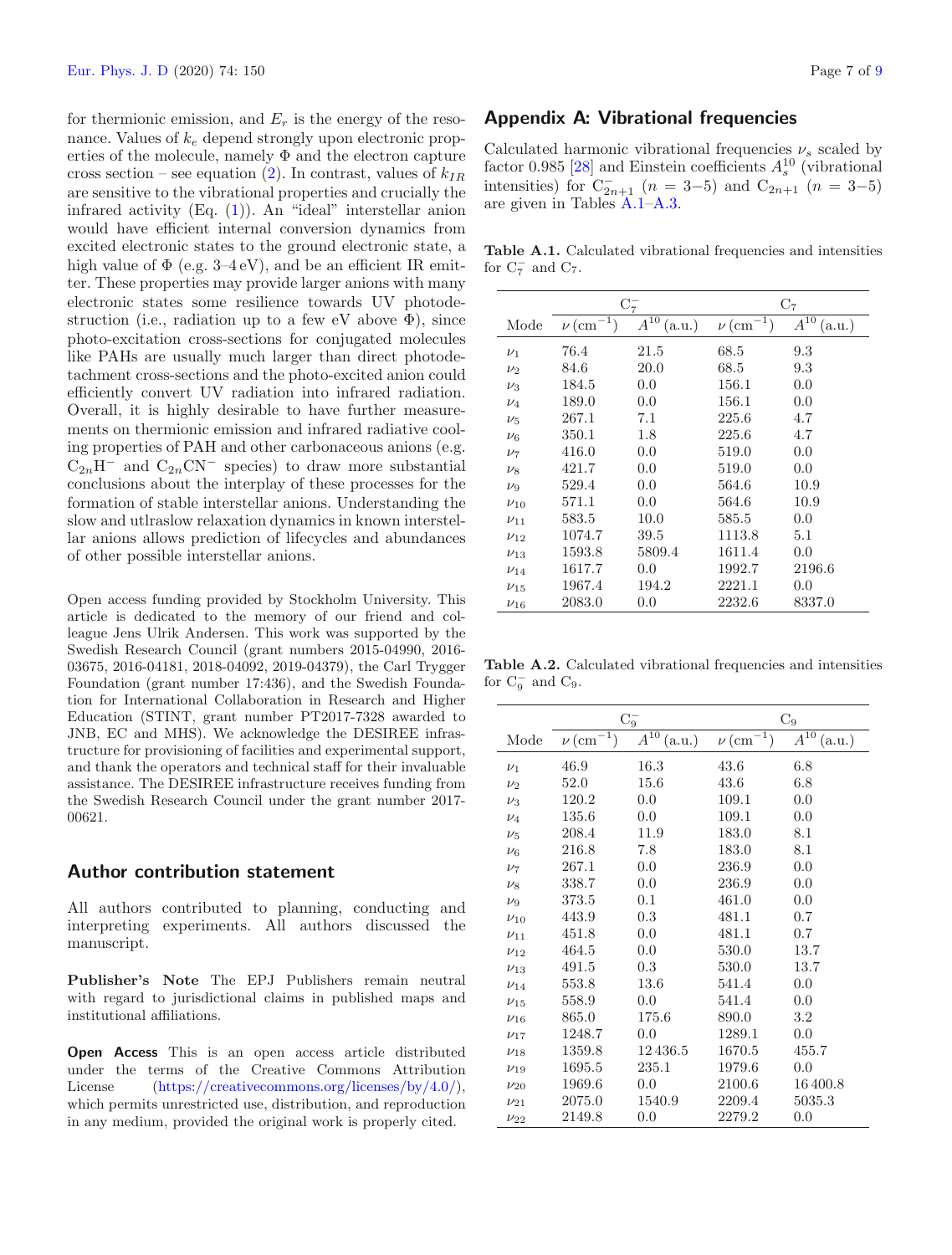|            | $C_{11}^-$             |                               | $C_{11}$                  |                               |
|------------|------------------------|-------------------------------|---------------------------|-------------------------------|
| Mode       | $\nu\,({\rm cm}^{-1})$ | $A^{\overline{10}}$<br>(a.u.) | $\nu$ (cm <sup>-1</sup> ) | $A^{\overline{10}}$<br>(a.u.) |
| $\nu_1$    | 32.3                   | 13.2                          | 31.4                      | 5.4                           |
| $\nu_2$    | 35.4                   | 12.8                          | 31.4                      | 5.4                           |
| $\nu_3$    | 82.9                   | 0.0                           | 77.7                      | 0.0                           |
| $\nu_4$    | 92.4                   | 0.0                           | 77.7                      | 0.0                           |
| $\nu_5$    | 152.9                  | 11.0                          | 140.5                     | 7.6                           |
| $\nu_6$    | 170.3                  | 9.7                           | 140.5                     | 7.6                           |
| $\nu_7$    | 223.3                  | 0.0                           | 201.3                     | 0.0                           |
| $\nu_8$    | 234.1                  | 0.0                           | 201.3                     | 0.0                           |
| $\nu_9$    | 267.8                  | 3.6                           | 244.2                     | 2.5                           |
| $\nu_{10}$ | 331.4                  | 1.1                           | 244.2                     | 2.5                           |
| $\nu_{11}$ | 373.0                  | 0.0                           | 379.4                     | 0.0                           |
| $\nu_{12}$ | 388.9                  | 0.0                           | 468.4                     | 0.0                           |
| $\nu_{13}$ | 437.7                  | 0.0                           | 468.4                     | 0.0                           |
| $\nu_{14}$ | 473.4                  | 0.0                           | 517.1                     | 0.0                           |
| $\nu_{15}$ | 481.2                  | 0.0                           | 517.1                     | 0.0                           |
| $v_{16}$   | 487.7                  | 1.7                           | 537.5                     | 0.0                           |
| $\nu_{17}$ | 531.9                  | 0.0                           | 537.5                     | 0.0                           |
| $\nu_{18}$ | 557.5                  | 0.0                           | 554.5                     | 17.1                          |
| $\nu_{19}$ | 573.7                  | 17.1                          | 554.5                     | 17.1                          |
| $\nu_{20}$ | 718.9                  | 655.2                         | 739.8                     | 20.7                          |
| $\nu_{21}$ | 1051.2                 | 23 258.8                      | 1078.8                    | 0.0                           |
| $\nu_{22}$ | 1053.5                 | 0.0                           | 1399.3                    | 105.7                         |
| $\nu_{23}$ | 1359.9                 | 205.7                         | 1709.8                    | 0.0                           |
| $\nu_{24}$ | 1725.8                 | 0.0                           | 1946.2                    | 8672.7                        |
| $\nu_{25}$ | 1970.8                 | 271.3                         | 2072.6                    | 31 1 45.5                     |
| $\nu_{26}$ | 2064.8                 | 0.0                           | 2114.3                    | 0.0                           |
| $\nu_{27}$ | 2155.5                 | 4152.1                        | 2247.7                    | 4.5                           |
| $\nu_{28}$ | 2156.0                 | 0.0                           | 2284.2                    | 0.0                           |

<span id="page-7-25"></span>Table A.3. Calculated vibrational frequencies and intensities for  $C_{11}^-$  and  $C_{11}$ .

## <span id="page-7-17"></span>References

- <span id="page-7-0"></span>1. K. Hansen, Statistical Physics of Nanoparticles in the Gas Phase (Springer, 2013)
- <span id="page-7-1"></span>2. H. Handschuh, G. Ganteför, B. Kessler, P.S. Bechthold, W. Eberhardt, Phys. Rev. Lett. 74, 1095 (1995)
- <span id="page-7-2"></span>3. R. Jones, G. Seifert, Phys. Rev. Lett. 79, 443 (1997)
- <span id="page-7-3"></span>4. S. Petrie, D.K. Bohme, Mass Spectrom. Rev. 26, 258 (2007)
- <span id="page-7-4"></span>5. T.J. Millar, C. Walsh, T.A. Field, Chem. Rev. 117, 1765 (2017)
- <span id="page-7-5"></span>6. J. Cernicharo, M. Guélin, M. Agúndez, K. Kawaguchi, M. McCarthy, P. Thaddeus, Astron. Astrophys. 467, L37 (2007)
- 7. M.C. McCarthy, C.A. Gottlieb, H. Gupta, P. Thaddeus, Astrophys. J. Lett. 652, L141 (2006)
- <span id="page-7-6"></span>8. S. Brünken, H. Gupta, C.A. Gottlieb, M.C. McCarthy, P. Thaddeus, Astrophys. J. Lett. 664, L43 (2007)
- <span id="page-7-7"></span>9. M. Agúndez, J. Cernicharo, M. Guélin, C. Kahane, E. Roueff, J. Kłos, F.J. Aoiz, F. Lique, N. Marcelino, J.R. Goicoechea, M.G. García, C.A. Gottlieb, M.C. McCarthy, P. Thaddeus, Astron. Astrophys. 517, L2 (2010)
- 10. P. Thaddeus, C.A. Gottlieb, H. Gupta, S. Brünken, M.C. McCarthy, Astrophys. J. 677, 1132 (2008)
- <span id="page-7-8"></span>11. J. Cernicharo, M. Guélin, M. Agúndez, M.C. McCarthy, P. Thaddeus, Astrophys. J. Lett. 688, L83 (2008)
- <span id="page-7-9"></span>12. J.U. Andersen, C. Gottrup, K. Hansen, P. Hvelplund, M.O. Larsson, Eur. Phys. J. D 17, 189 (2001)
- <span id="page-7-24"></span>13. J.U. Andersen, H. Cederquist, J.S. Forster, B.A. Huber, P. Hvelplund, J. Jensen, B. Liu, B. Manil, L. Maunoury, S. Brøndsted Nielsen, U.V. Pedersen, H.T. Schmidt, S. Tomita, H. Zettergren, Eur. Phys. J. D 25, 139 (2003)
- <span id="page-7-20"></span>14. Y. Toker, O. Aviv, M. Eritt, M. Rappaport, O. Heber, D. Schwalm, D. Zajfman, Phys. Rev. A 76, 053201 (2007)
- 15. O. Aviv, Y. Toker, D. Strasser, M. Rappaport, O. Heber, D. Schwalm, D. Zajfman, Phys. Rev. A 83, 023201 (2011)
- 16. M.W. Froese, K. Blaum, F. Fellenberger, M. Grieser, M. Lange, F. Laux, S. Menk, D.A. Orlov, R. Repnow, T. Sieber, Y. Toker, R. von Hahn, A. Wolf, Phys. Rev. A 83, 023202 (2011)
- 17. S. Martin, J. Bernard, R. Brédy, B. Concina, C. Joblin, M. Ji, C. Ortega, L. Chen, Phys. Rev. Lett. 110, 063003 (2013)
- 18. M. Goto, A.E.K. Sundén, H. Shiromaru, J. Matsumoto, H. Tanuma, T. Azuma, K. Hansen, J. Chem. Phys. 139, 054306 (2013)
- <span id="page-7-21"></span>19. S. Menk, S. Das, K. Blaum, M.W. Froese, M. Lange, M. Mukherjee, R. Repnow, D. Schwalm, R. von Hahn, A. Wolf, Phys. Rev. A 89, 022502 (2014)
- <span id="page-7-11"></span>20. K. Najafian, M.S. Pettersson, B. Dynefors, H. Shiromaru, J. Matsumoto, H. Tanuma, T. Furukawa, T. Azuma, K. Hansen, J. Chem. Phys. 140, 104311 (2014)
- <span id="page-7-10"></span>21. M. Ji, J. Bernard, L. Chen, R. Brédy, C. Ortéga, C. Joblin, A. Cassimi, S. Martin, J. Chem. Phys. 146, 044301 (2017)
- <span id="page-7-12"></span>22. G. Ito, T. Furukawa, H. Tanuma, J. Matsumoto, H. Shiromaru, T. Majima, M. Goto, T. Azuma, K. Hansen, Phys. Rev. Lett. 112, 183001 (2014)
- <span id="page-7-13"></span>23. V. Chandrasekaran, B. Kafle, A. Prabhakaran, O. Heber, M. Rappaport, H. Rubinstein, D. Schwalm, Y. Toker, D. Zajfman, J. Phys. Chem. Lett. 5, 4078 (2014)
- <span id="page-7-14"></span>24. C. Breitenfeldt, K. Blaum, M.W. Froese, S. George, G. Guzmán-Ramírez, M. Lange, S. Menk, L. Schweikhard, A. Wolf, Phys. Rev. A 94, 033407 (2016)
- <span id="page-7-23"></span>25. K. Hansen, M.H. Stockett, M. Kaminska, R.F. Anderson, M. Gatchell, K.C. Chartkunchand, G. Eklund, H. Zettergren, H.T. Schmidt, H. Cederquist, Phys. Rev. A 95, 022511 (2017)
- <span id="page-7-22"></span>26. E.K. Anderson, M. Kamińska, K.C. Chartkunchand, G. Eklund, M. Gatchell, K. Hansen, H. Zettergren, H. Cederquist, H.T. Schmidt, Phys. Rev. A 98, 022705 (2018)
- <span id="page-7-15"></span>27. C. Breitenfeldt, K. Blaum, S. George, J. Göck, G. Guzmán-Ramírez, J. Karthein, T. Kolling, M. Lange, S. Menk, C. Meyer, J. Mohrbach, G. Niedner-Schatteburg, D. Schwalm, L. Schweikhard, A. Wolf, Phys. Rev. Lett. 120, 253001 (2018)
- <span id="page-7-16"></span>28. J.N. Bull, M.S. Scholz, E. Carrascosa, M.K. Kristiansson, G. Eklund, N. Punnakayathil, N. de Ruette, H. Zettergren, H.T. Schmidt, H. Cederquist, M.H. Stockett, J. Chem. Phys. 151, 114304 (2019)
- <span id="page-7-19"></span>29. M.H. Stockett, M. Björkhage, H. Cederquist, H. Schmidt, H. Zettergren, Faraday Discuss. 217, 126 (2019)
- <span id="page-7-18"></span>30. R.D. Thomas, H.T. Schmidt, G. Andler, M. Björkhage, M. Blom, L. Brännholm, E. Bäckström, H. Danared, S. Das, N. Haag, P. Halldén, F. Hellberg, A.I.S. Holm, H.A.B. Johansson, A. Källberg, G. Källersjö, M. Larsson, S. Leontein, L. Liljeby, P. Löfgren, B. Malm, S. Mannervik, M. Masuda, D. Misra, A. Orbán, A. Paál, P. Reinhed, K.G. Rensfelt, S. Rosén, K. Schmidt, F. Seitz,